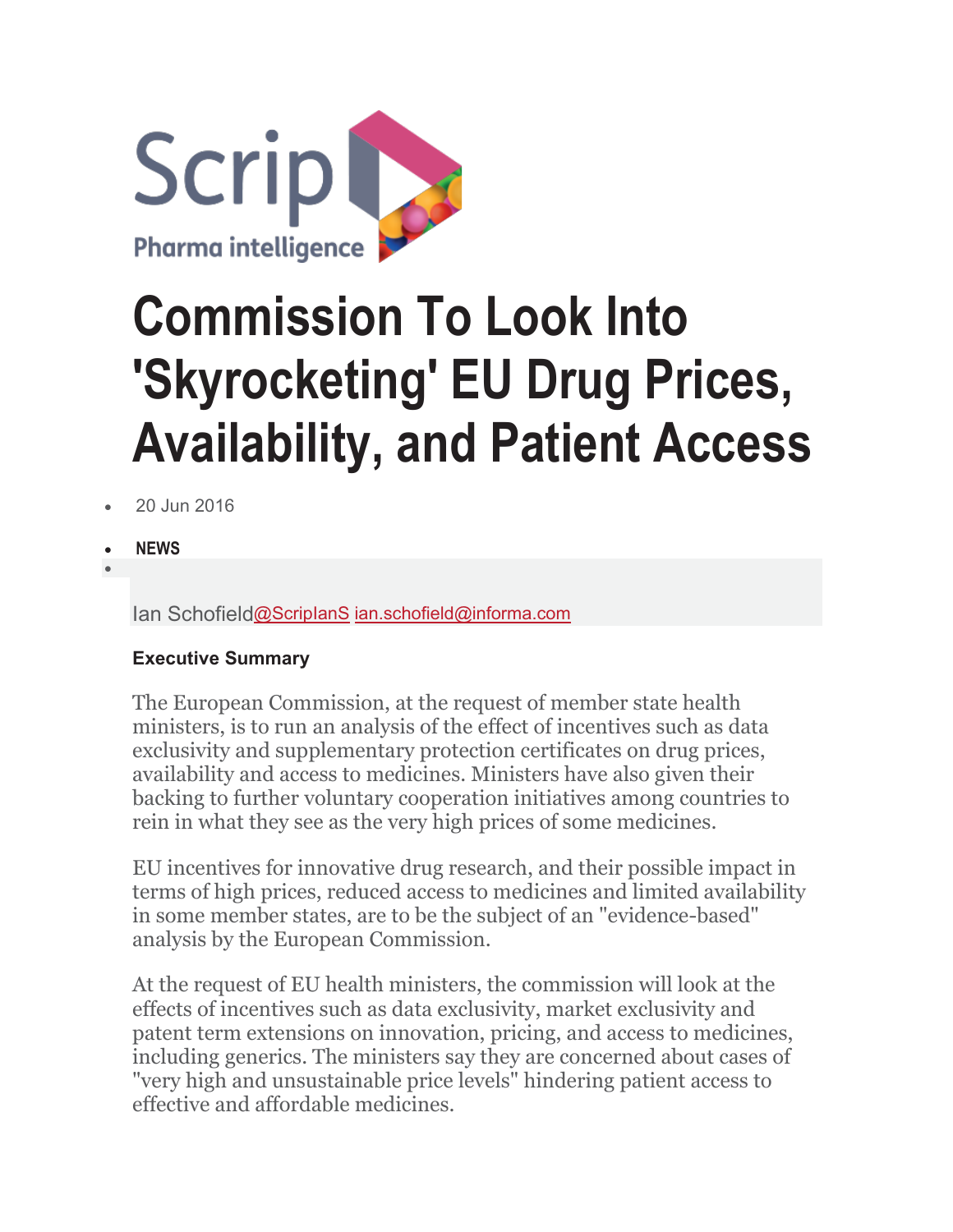In a set of conclusions [adopted at the June 17 meeting](http://www.consilium.europa.eu/en/press/press-releases/2016/06/17-epsco-conclusions-balance-pharmaceutical-system/?utm_source=dsms-auto&utm_medium=email&utm_campaign=Council+conclusions+on+strengthening+the+balance+in+the+pharmaceutical+systems+in+the+EU+and+its+Member+States) of the Council of the EU, entitled "strengthening the balance in the pharmaceutical system in the EU and its member states," ministers urged countries to press on with voluntary cooperation initiatives on pricing and reimbursement and to see how far such projects could contribute to greater affordability and better access to medicines.

The council also expressed concern that the growing trend towards earlier drug approvals in smaller populations might encourage companies to seek "very high prices" for products whose added value was not always clear, and wanted specific reassurance on the effects of incentives on the orphan drugs market.

Several member states, it said, felt that the EU pharmaceutical system, which involved a "complex set of interactions between marketing authorisation and measures to promote innovation, the pharmaceutical market, and national approaches on pricing, reimbursement and assessment," might be "imbalanced."

Dutch health minister Edith Schippers told a June 17 press conference that the conclusions sent "a strong political message on the way the current pharmaceutical system is working, and that the council had identified "important challenges" such as "low access to essential medicines due to high prices, shortages, and products being withdrawn."

Health commissioner Vytenis Andriukaitis welcomed the council's conclusions and said that in order to carry out the analysis requested by the council, "I count on input from the member states, and I want to strengthen our cooperation."

In response to the conclusions, the industry bodies, Medicines for Europe and the European Federation of Pharmaceutical Industries and Associations, have come up with some proposals of their own for taking forward the discussion on the impact of incentives on access and pricing, and said they would work closely on this with the other stakeholders including the commission and the member states.

### **Dutch Impetus**

The council's proposals have been developed under the impetus of the Dutch presidency of the council, which organized a meeting in March where Schippers said that "skyrocketing" prices of some new drugs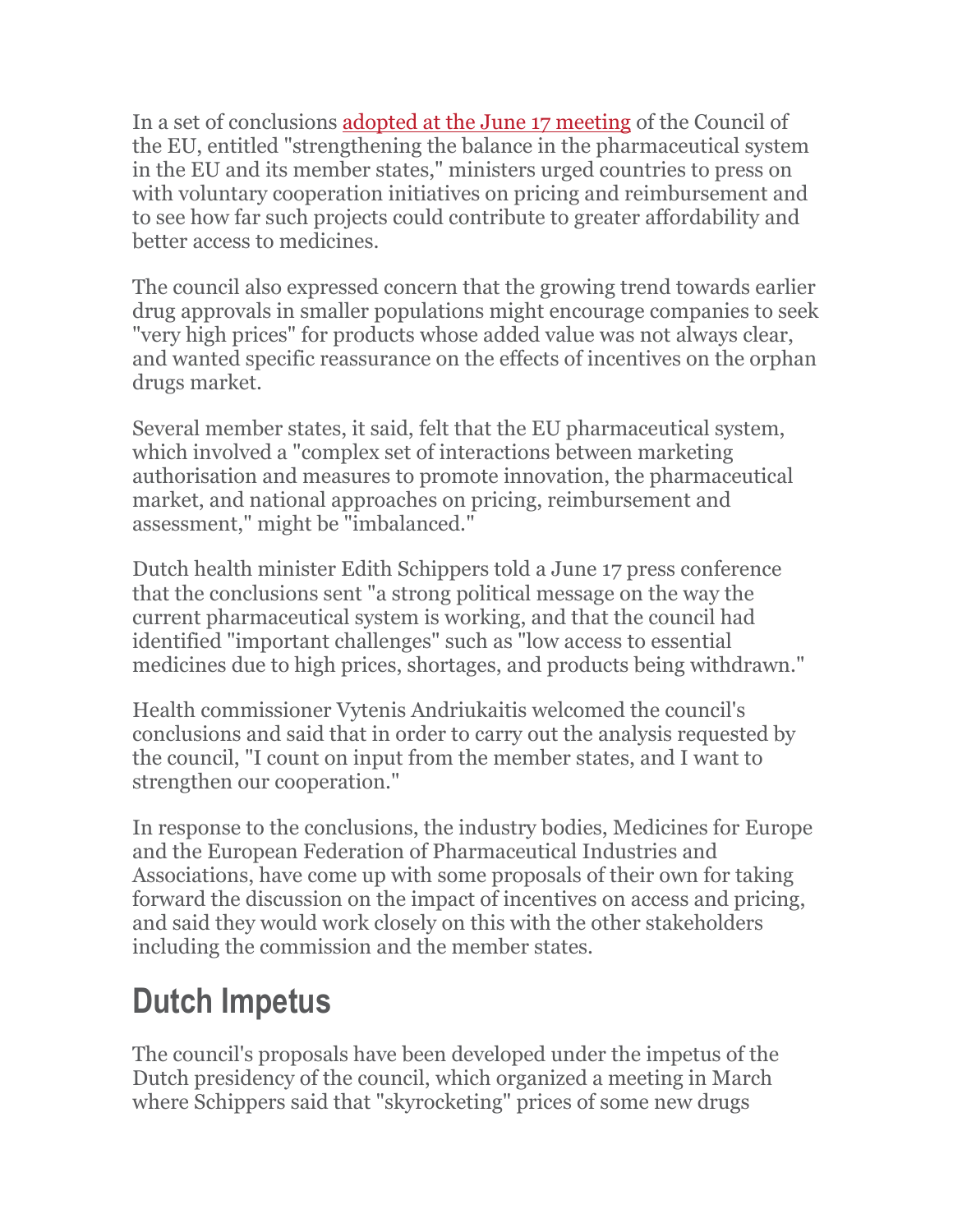threatened the sustainability of healthcare systems in Europe and that it was important to ensure the best use was made of early access schemes "without compromising safety."

In their conclusions, the health ministers said that while the pharmaceutical sector had the potential to be "a major contributor" to innovation, health and the life sciences, new medicines being developed and marketed could pose "new challenges" to patients and health systems, particularly regarding assessment of their added value, the financial sustainability of health systems and patient access.

### Access to medicines is "endangered by very high and unsustainable price levels"

They said were concerned about "an increasing number of examples of market failure in a number of member states" where access to medicines was "endangered by very high and unsustainable price levels, market withdrawal of products that are out-of-patent, or when new products are not introduced to national markets for business economic strategies and that individual governments have sometimes limited influence in such circumstances."

In the area of orphan drugs, the council said the commission should continue its efforts to streamline the legislation and if necessary consider a revision of the regulatory framework and incentives for orphan medicines. The incentives, it said, had to be proportionate to the goal of encouraging innovation and improving patients' access to innovative medicines while avoiding the creation of circumstances that might encourage "inappropriate market behavior of some manufacturers and/or hamper the emergence of new or generic medicinal products."

### **Evidence-Based Analysis**

Urging the commission to carry out an "evidence-based analysis" of the impact of the various incentives on innovation and on the availability and accessibility of medicines, it said particular attention should be paid to the purpose of supplementary protection certificates (SPCs), the use of the "Bolar" patent exemption (which allows generics firms to conduct R&D activities necessary for approval during the patent period of the originator), data exclusivity for medicines, and market exclusivity for orphan drugs.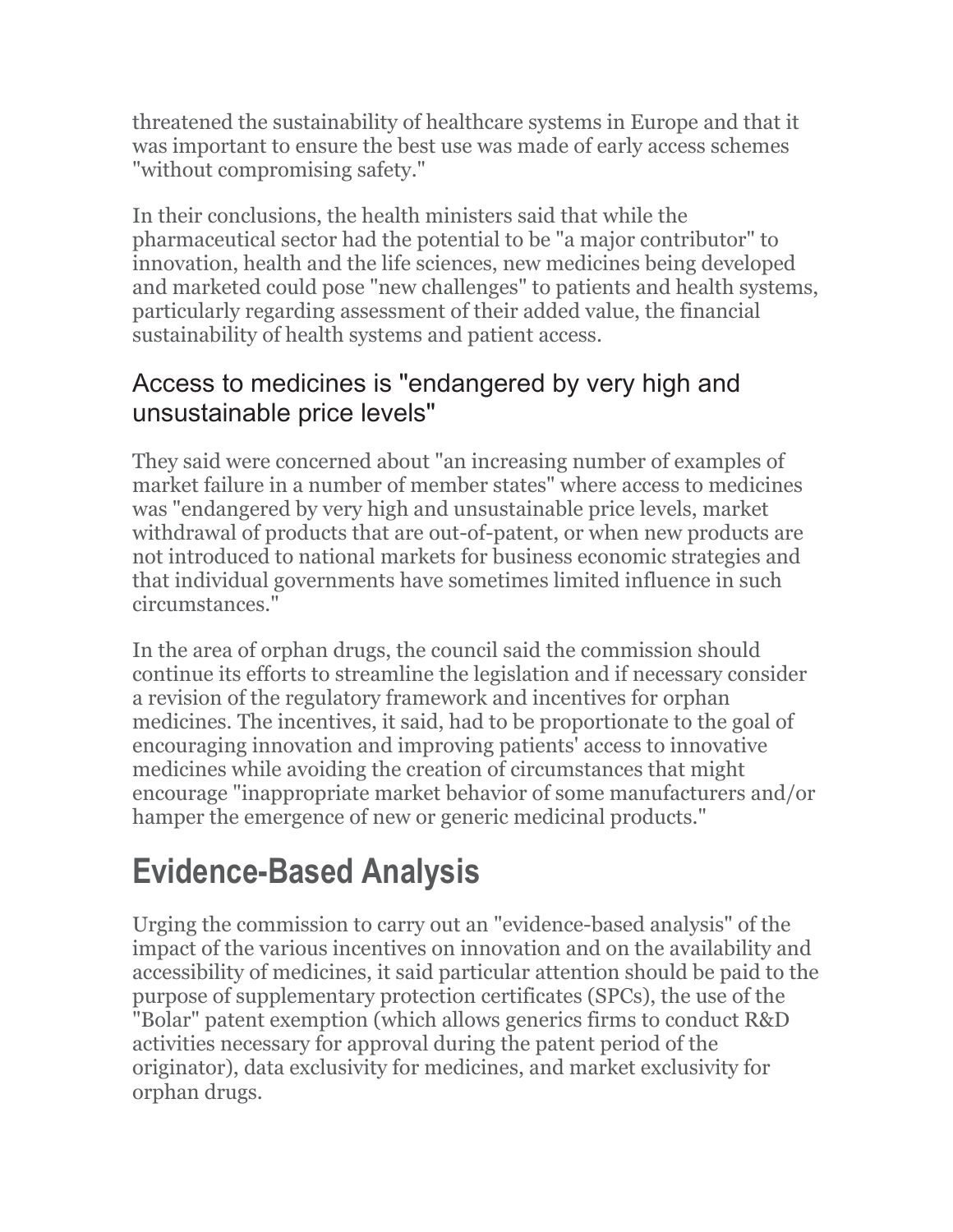It gave the commission to the end of 2016 to prepare a timetable and methodology for conducting such an analysis.

The member states and the commission, the council said, should explore possible synergies between regulators, health technology assessment bodies and payers to help ensure timely and affordable access to medicines, particularly where products reach the market through accelerated assessment, exceptional circumstances authorization and conditional approval.

Cooperative initiatives should also be encouraged among member states "that share common interests" in relation to pricing and reimbursement and to look at areas where such voluntary cooperation might contribute to better affordability and access, the council said.

These initiatives could include "joint horizon scanning" in order to anticipate the arrival of "new, expensive, innovative medicinal products that might potentially affect current policy and practice," proactive exchange of information among member states at the pre-launch phase, voluntary joint price negotiations, and mutual recognition of HTA reports and/or joint HTA reports.

It stressed, though, that that it was "fully member states' competence and responsibility to decide which medicinal products are reimbursed and at what price, and that any voluntary cooperation on pricing and reimbursement between member states should remain member states driven."

Schippers said that these measures were needed because the EU legislation has "all kinds of top-ups, for example for orphan drugs." She said that in practice "if you have a pharmaceutical product and you limit your indications you can make use of these top-ups, then once on the market you can add indications, you may have 20 years of full use of the system and no competition at all."

Are these top-ups in favor of innovation, or "do they hinder new generic products on the market?" she wondered. She said innovation was extremely important as "we have severely ill patients waiting for new medicines that may cure them," but on the other hand it was important to ensure timely entry of generics to the market, "then we can put money into R&D for new medicines."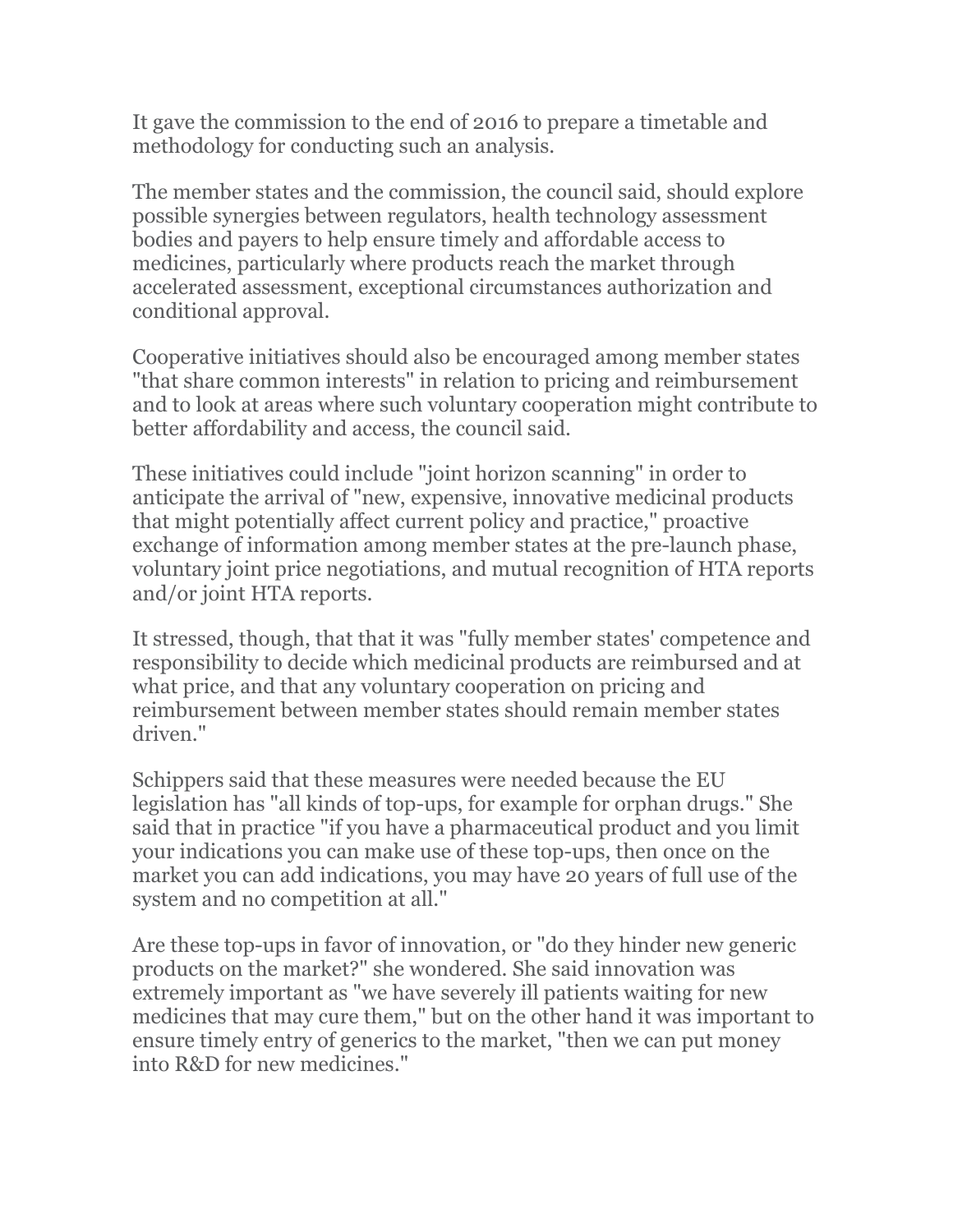Noting that Austria was planning to take part in the price negotiation coalition launched last year by the Benelux countries (Belgium, the Netherlands and Luxembourg), Schippers said that other countries had also expressed interest in joining. "I really think we have made progress so far – we are now busy negotiating one price with one company," she declared.

### **Industry Reactions**

Industry gave the proposals a cautious welcome. EFPIA (the European Federation of Pharmaceutical Industries and Associations) said it recognized the challenges facing member states from rising healthcare demand as a result of an aging population and understood their wish to share information and cooperate on issues relating to the long-term sustainability of healthcare systems, "such as the use of pan-European relative efficacy assessments." But it highlighted the council's conclusion that drug pricing and reimbursement were strictly a member state competence.

"In the future, we believe we can contribute to more sustainable healthcare systems by developing new pricing models, such as outcomesbased or value-based contracts," it said, noting that this approach had begun in a number of countries and required partnering with patients, healthcare providers, payers and industry.

"In that respect, EFPIA underlines 'the importance of a continuing open and constructive multi-stakeholder dialogue between the pharmaceutical industry, patient organizations and other stakeholders', as stated in the Council conclusions." It said it also supported the council's recognition that "a strong IP framework is important for supporting and promoting access to innovative safe, effective and quality medicinal products" in the EU, and that it would contribute to the commission's proposed analysis.

## **Generics And Biosimilars**

Medicines for Europe, which represents makers of generics, biosimilars and "value added" medicines, said it would "engage rapidly with health ministers across Europe" to implement the conclusions.

Its director general, Adrian van den Hoven, said member states had "now understood the importance of stimulating competition in pharmaceuticals